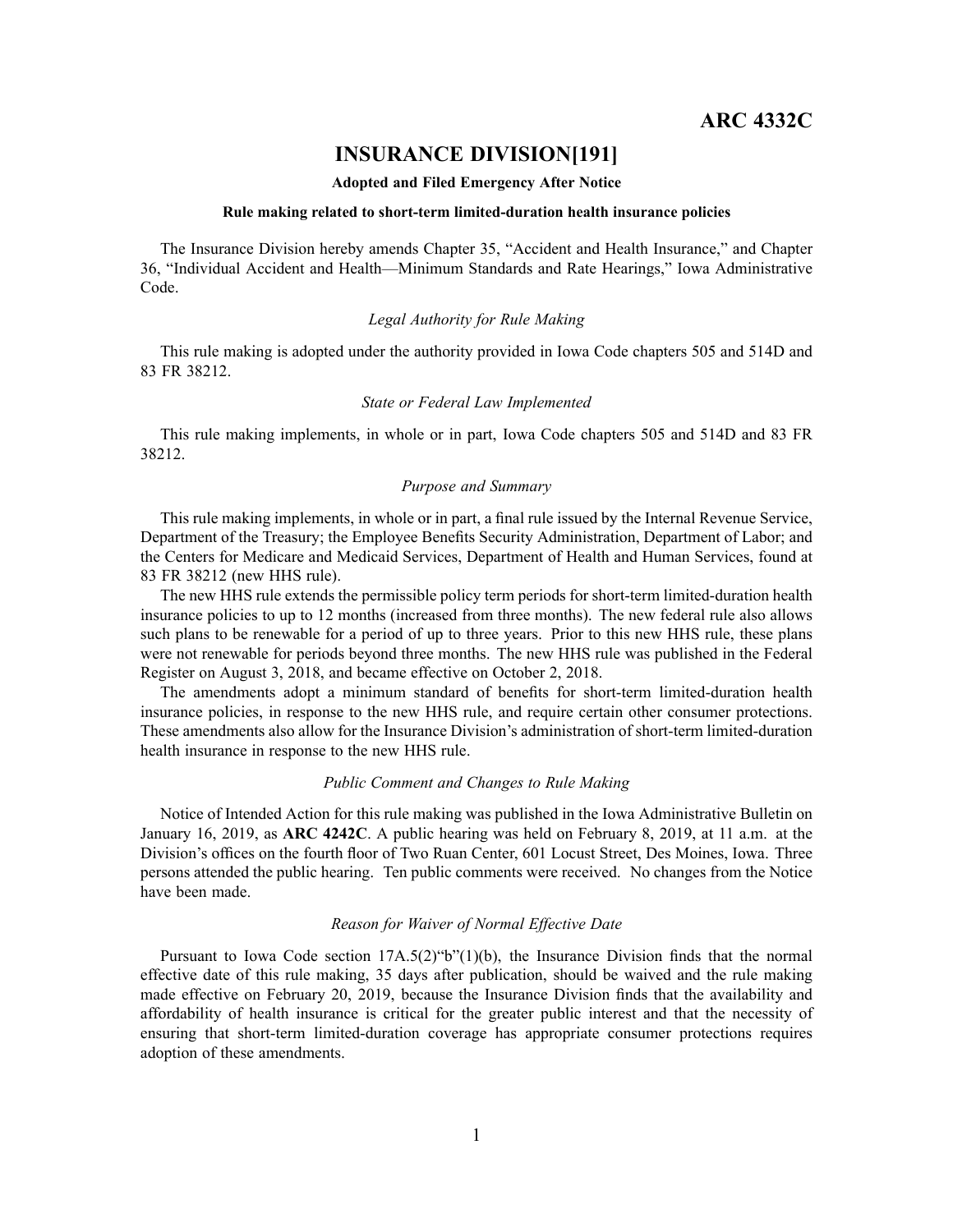#### *Adoption of Rule Making*

This rule making was adopted by the Insurance Division on February 20, 2019.

#### *Fiscal Impact*

This rule making may have some fiscal impact to the State of Iowa, in that an increase in the number of these plans being sold would increase the amount of premium tax funds collected by the State from the issuing companies. While the expected fiscal impact is unknown because the number of plans that will be sold by the issuing companies is unknown, the Insurance Division does not expec<sup>t</sup> <sup>a</sup> large fiscal impact from the amount of premium tax funds collected.

#### *Jobs Impact*

After analysis and review of this rule making, no impact on jobs has been found.

#### *Waivers*

The Insurance Division's general waiver provisions of 191—Chapter 4 apply to these rules.

### *Review by Administrative Rules Review Committee*

The Administrative Rules Review Committee, <sup>a</sup> bipartisan legislative committee which oversees rule making by executive branch agencies, may, on its own motion or on written reques<sup>t</sup> by any individual or group, review this rule making at its regular [monthly](https://www.legis.iowa.gov/committees/meetings/meetingsListComm?groupID=705&ga=88) meeting or at <sup>a</sup> special meeting. The Committee's meetings are open to the public, and interested persons may be heard as provided in Iowa Code section 17A.8(6).

## *Effective Date*

This rule making became effective on February 20, 2019.

The following rule-making actions are adopted:

ITEM 1. Amend rule **191—35.23(509)**, definition of "Creditable coverage," as follows:

*"Creditable coverage"* means health benefits or coverage provided to an individual under any of the following:

1. to 10. No change.

11. A short-term limited durational limited-duration policy.

ITEM 2. Amend rule **191—35.23(509)**, definition of "Health insurance coverage," as follows:

*"Health insurance coverage"* or *"Health health insurance plan"* means benefits consisting of health care provided directly, through insurance or reimbursement, or otherwise and including items and services paid for as health care under <sup>a</sup> hospital or health service policy or certificate, hospital or health service plan contract, or health maintenance organization contract offered by <sup>a</sup> carrier.

1. No change.

2. "Health insurance coverage" does not include benefits provided under <sup>a</sup> separate policy as follows:

- $\bullet$ Limited scope dental or vision benefits.
- $\bullet$ Benefits for long-term care, nursing home care, home health care, or community-based care.
- $\bullet$ Short-term limited durational limited-duration insurance.
- $\bullet$ Any other similar, limited benefits as provided by rule of the commissioner.
- $\bullet$ Stop loss insurance coverage.
- 3. No change.
- 4. No change.
- 5. No change.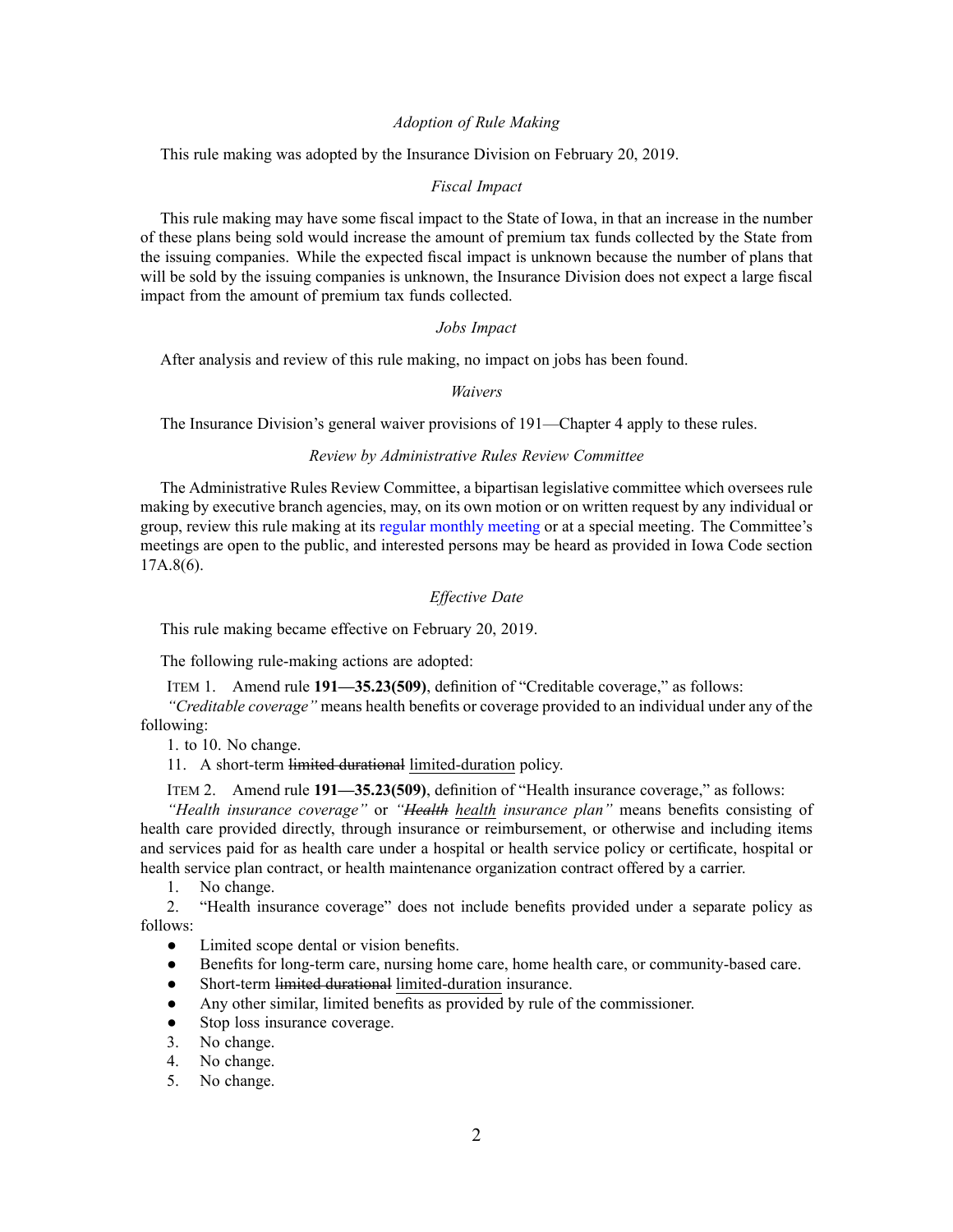ITEM 3. Rescind the definition of "Short-term limited duration insurance" in rule **191—35.23(509)** and adopt the following **new** definition in lieu thereof:

*"Short-term limited-duration insurance"* means health coverage provided pursuan<sup>t</sup> to <sup>a</sup> contract with an issuer that has an expiration date specified in the contract that is less than 12 months after the original effective date of the contract and, taking into account renewals or extensions, has <sup>a</sup> duration of no longer than 36 months in total.

ITEM 4. Adopt the following **new** subrule 36.4(17):

**36.4(17)** *"Short-term limited-duration insurance"* means health coverage provided pursuan<sup>t</sup> to <sup>a</sup> contract with an issuer that has an expiration date specified in the contract that is less than 12 months after the original effective date of the contract and, taking into account renewals or extensions, has <sup>a</sup> duration of no longer than 36 months in total.

ITEM 5. Adopt the following **new** subrule 36.6(11):

**36.6(11)** *Short-term limited-duration insurance coverage.*

*a.* "Short-term limited-duration insurance coverage" provides coverage up to an aggregate maximum of not less than \$500,000 for each initial or renewal policy term and shall include <sup>a</sup> minimum of all of the following services subject to the approved policy terms, limitations and exclusions:

(1) Daily hospital room and board expenses subject only to limitations based on average daily cost of the semiprivate room rate in the area where the insured resides;

(2) Miscellaneous hospital services, including emergency room services;

- (3) Surgical services;
- (4) Anesthesia services;
- (5) In-hospital medical services;

(6) Out-of-hospital care consisting of physicians' services rendered on an ambulatory basis, and through telemedicine by remote diagnosis and treatment of patients by means of telecommunications technology, where coverage is not provided elsewhere in the policy for diagnosis and treatment of sickness or injury, diagnostic X-ray, laboratory services, radiation therapy, and hemodialysis ordered by <sup>a</sup> physician;

- (7) In-hospital registered nurse services;
- (8) Convalescent nursing care;
- (9) Diagnosis and treatment by <sup>a</sup> radiologist or physiotherapist;
- (10) Rental of special medical equipment, as defined by the insurer in the policy;

(11) Artificial limbs or eyes, casts, splints, trusses or braces;

(12) Treatment for functional nervous disorders, mental and emotional disorders and substance use disorders; and

(13) Out-of-hospital prescription drugs and medications.

*b.* If the short-term limited-duration insurance coverage establishes <sup>a</sup> separate out-of-pocket maximum for the prescription drug benefit, the short-term limited-duration insurance coverage shall contain <sup>a</sup> deductible, coinsurance and copaymen<sup>t</sup> out-of-pocket maximum for all benefits for each covered person, excluding prescription drug services, that shall not exceed \$5,000 multiplied by the number of months of coverage and not in excess of \$20,000 for the full policy term of any duration, and the separate prescription drug benefit shall have <sup>a</sup> deductible, coinsurance and copaymen<sup>t</sup> out-of-pocket maximum separate from the other required services that shall not exceed \$2,500 multiplied by the number of months of coverage and not in excess of \$10,000 for the full policy term of any duration.

*c.* If the short-term limited-duration insurance coverage integrates <sup>a</sup> prescription drug benefit into the plan design, the deductible, coinsurance and copaymen<sup>t</sup> out-of-pocket maximum for each covered person for all medical and prescription drug coverage shall not exceed \$7,500 multiplied by the number of months of coverage and not in excess of \$30,000 for the full policy term of any duration.

*d.* After 180 days of coverage, short-term limited-duration insurance coverage that has an initial policy term or has been renewed or extended beyond 180 days in duration shall also provide preventative and wellness services subject to deductibles, coinsurance and copayments, including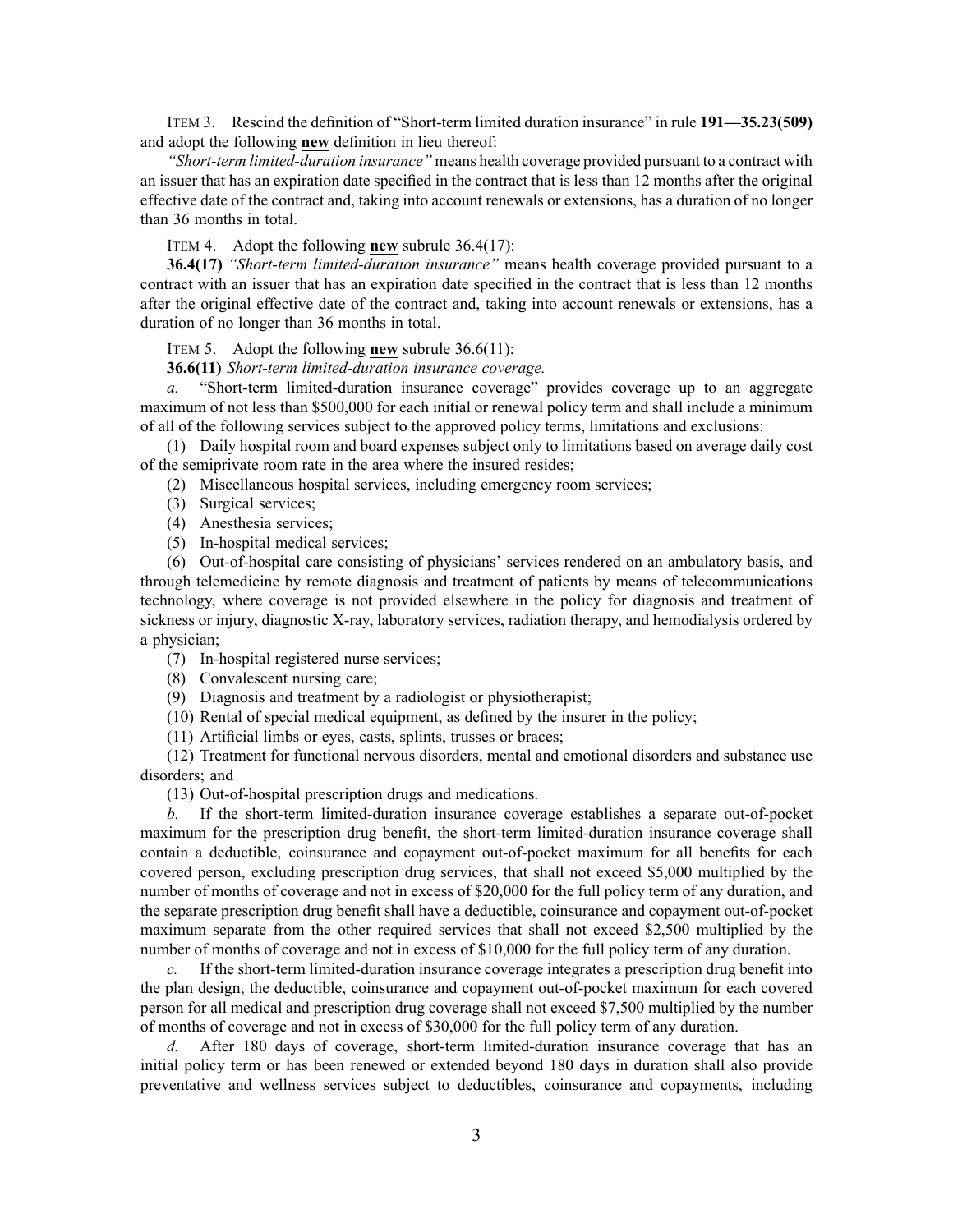annual routine office visits, immunizations, mammography examinations, prostate-specific antigen blood tests and Papanicolaou tests.

*e.* Short-term limited-duration insurance shall not contain preexisting condition exclusions that exceed the initial policy term. Any renewable short-term limited-duration insurance shall be guaranteed renewable.

*f.* Short-term limited-duration insurance shall have an expiration date specified in the policy.

*g.* All short-term limited-duration policies shall contain the notices required of short-term limited-duration insurance as set forth in the Public Health Service Act, 45 CFR Section 144.103.

*h.* All short-term limited-duration insurance shall contain <sup>a</sup> free-look period of not less than ten days after the insured receives the policy during which the insured may cancel the insurance. If the insurance is so canceled, all fees and premiums paid shall be promptly refunded and the insurance shall be voided as if the policy had not been issued. Notice of the free-look period shall be prominently displayed on the first page of the policy.

(1) For the purposes of this paragraph, the policy shall be determined to be received by the insured as follows:

1. Pursuant to Iowa Code section [554D.117](https://www.legis.iowa.gov/docs/ico/section/554D.117.pdf) if received electronically; and

2. Four days after the policy is postmarked for delivery if sent in the mail.

(2) For the purposes of this paragraph, the insured may cancel the insurance by giving notice to the insurance company, agent, broker or other representative in any manner, including but not limited to via electronic notice or by telephone.

*i.* All applications for short-term limited-duration insurance shall contain clear and unambiguous questions designed to ascertain the health condition of the applicant and identify any preexisting conditions.

ITEM 6. Adopt the following **new** subrule 36.7(13):

**36.7(13)** *Short-term limited-duration insurance coverage.*

*a. Outline of coverage.* An outline of coverage, in the form prescribed below, shall be issued in connection with any short-term limited-duration insurance, as set forth in subrule 36.6(11). This outline of coverage must be provided in addition to the notices required by paragraph 36.6(11)*"g."* The items included in the outline of coverage must appear in the sequence prescribed below, and Section A must be in at least 14-point type or, if electronic, of equivalent prominence:

#### [COMPANY NAME]

## SHORT-TERM LIMITED-DURATION INSURANCE COVERAGE

#### OUTLINE OF COVERAGE

[If coverage begins before January 1, 2019, the following notice shall appear in at least 14-point type or, if electronic, of equivalent prominence:]

A. THIS COVERAGE IS NOT REQUIRED TO COMPLY WITH CERTAIN FEDERAL MARKET REQUIREMENTS FOR HEALTH INSURANCE, PRINCIPALLY THOSE CONTAINED IN THE AFFORDABLE CARE ACT. BE SURE TO CHECK YOUR POLICY CAREFULLY TO MAKE SURE YOU ARE AWARE OF ANY EXCLUSIONS OR LIMITATIONS REGARDING COVERAGE OF PREEXISTING CONDITIONS OR HEALTH BENEFITS (SUCH AS HOSPITALIZATION, EMERGENCY SERVICES, MATERNITY CARE, PREVENTIVE CARE, PRESCRIPTION DRUGS, AND MENTAL HEALTH AND SUBSTANCE USE DISORDER SERVICES). YOUR POLICY MIGHT ALSO HAVE LIFETIME AND/OR ANNUAL DOLLAR LIMITS ON HEALTH BENEFITS. IF THIS COVERAGE EXPIRES OR YOU LOSE ELIGIBILITY FOR THIS COVERAGE, YOU MIGHT HAVE TO WAIT UNTIL AN OPEN ENROLLMENT PERIOD TO GET OTHER HEALTH INSURANCE COVERAGE. ALSO, THIS COVERAGE IS NOT "MINIMUM ESSENTIAL COVERAGE" FOR ANY MONTH IN 2018. YOU MAY HAVE TO MAKE A PAYMENT WHEN YOU FILE YOUR TAX RETURN UNLESS YOU QUALIFY FOR AN EXEMPTION FROM THE REQUIREMENT THAT YOU HAVE HEALTH COVERAGE FOR THAT MONTH.

[If coverage begins on or after January 1, 2019, the following notice shall appear in at least 14-point type or, if electronic, of equivalent prominence:]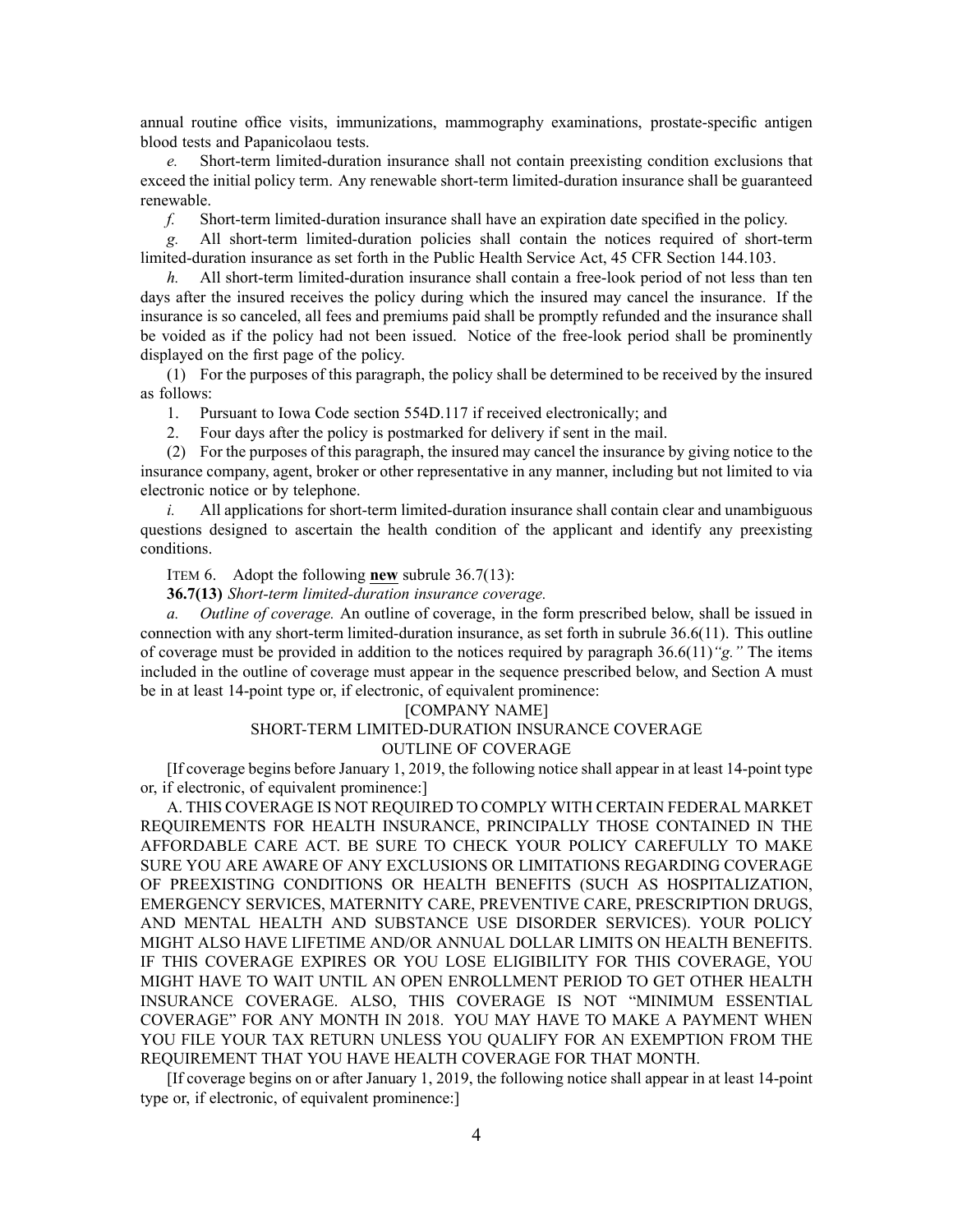A. THIS COVERAGE IS NOT REQUIRED TO COMPLY WITH CERTAIN FEDERAL MARKET REQUIREMENTS FOR HEALTH INSURANCE, PRINCIPALLY THOSE CONTAINED IN THE AFFORDABLE CARE ACT. BE SURE TO CHECK YOUR POLICY CAREFULLY TO MAKE SURE YOU ARE AWARE OF ANY EXCLUSIONS OR LIMITATIONS REGARDING COVERAGE OF PREEXISTING CONDITIONS OR HEALTH BENEFITS (SUCH AS HOSPITALIZATION, EMERGENCY SERVICES, MATERNITY CARE, PREVENTIVE CARE, PRESCRIPTION DRUGS, AND MENTAL HEALTH AND SUBSTANCE USE DISORDER SERVICES). YOUR POLICY MIGHT ALSO HAVE LIFETIME AND/OR ANNUAL DOLLAR LIMITS ON HEALTH BENEFITS. IF THIS COVERAGE EXPIRES OR YOU LOSE ELIGIBILITY FOR THIS COVERAGE, YOU MIGHT HAVE TO WAIT UNTIL AN OPEN ENROLLMENT PERIOD TO GET OTHER HEALTH INSURANCE COVERAGE.

B. This outline of coverage provides <sup>a</sup> very brief description of the important features of your policy. This is not the insurance contract, and only the actual policy provisions will control. The policy itself sets forth in detail the rights and obligations of both you and your insurance company. It is, therefore, important that you READ YOUR POLICY CAREFULLY.

C. [A brief specific description of the benefits, including dollar amounts, contained in this policy. The description of benefits shall be stated clearly and concisely, and shall include <sup>a</sup> description of any deductible or copaymen<sup>t</sup> or other out-of-pocket cost provisions applicable to the benefits described. The description of benefits shall also clearly state any applicable provider network requirements including but not limited to distinctions in cost provisions for in-network and out-of-network providers.]

D. [A description of any other policy provisions which exclude, eliminate, restrict, reduce, limit, delay, or in any other manner operate to qualify paymen<sup>t</sup> of the benefits described in Section C, above, including but not limited to any preexisting condition exclusions for policies.]

E. [A description of policy provisions regarding renewability or continuation of coverage, including any reservation of right to change premiums.]

*b. Application for coverage for short-term limited-duration insurance.* All applications for short-term limited-duration policies shall contain the notice prescribed below, which shall be in at least 14-point type or, if electronic, of equivalent prominence. One signed copy of such notice shall be retained by the applicant and an additional copy signed by the applicant shall be retained by the insurer.

# STATEMENT TO APPLICANT BY ISSUER [PRODUCER, BROKER OR OTHER

## REPRESENTATIVE]:

**Health conditions which you may presently have (preexisting conditions) may not be immediately or fully covered under this policy.** This could result in <sup>a</sup> denial or delay of paymen<sup>t</sup> of benefits. If you wish to purchase <sup>a</sup> short-term limited-duration policy, be certain to truthfully and completely answer all questions on the application concerning your medical health history. Failure to include all material medical information on an application may provide <sup>a</sup> basis for the company to deny any future claims and to refund your premium as though your policy had never been in force. After the application has been completed and before you sign it, reread it carefully to be certain that all information has been properly recorded.

ALSO NOTE THAT, IF THIS COVERAGE EXPIRES OR YOU LOSE ELIGIBILITY FOR THIS COVERAGE, YOU MIGHT HAVE TO WAIT UNTIL AN OPEN ENROLLMENT PERIOD TO GET OTHER HEALTH INSURANCE COVERAGE.

(Signature of Producer, Broker or Other Representative of the Company) [Typed Name and Address of Producer, Broker or Other Representative]

The above "Statement to Applicant" was delivered to me on:

\_\_\_\_\_\_\_\_\_\_\_\_\_\_\_\_\_\_\_\_\_\_\_\_\_\_\_\_\_\_\_\_\_\_\_\_\_\_\_\_\_\_\_\_\_

 $\mathcal{L}_\text{max}$ 

(Date)